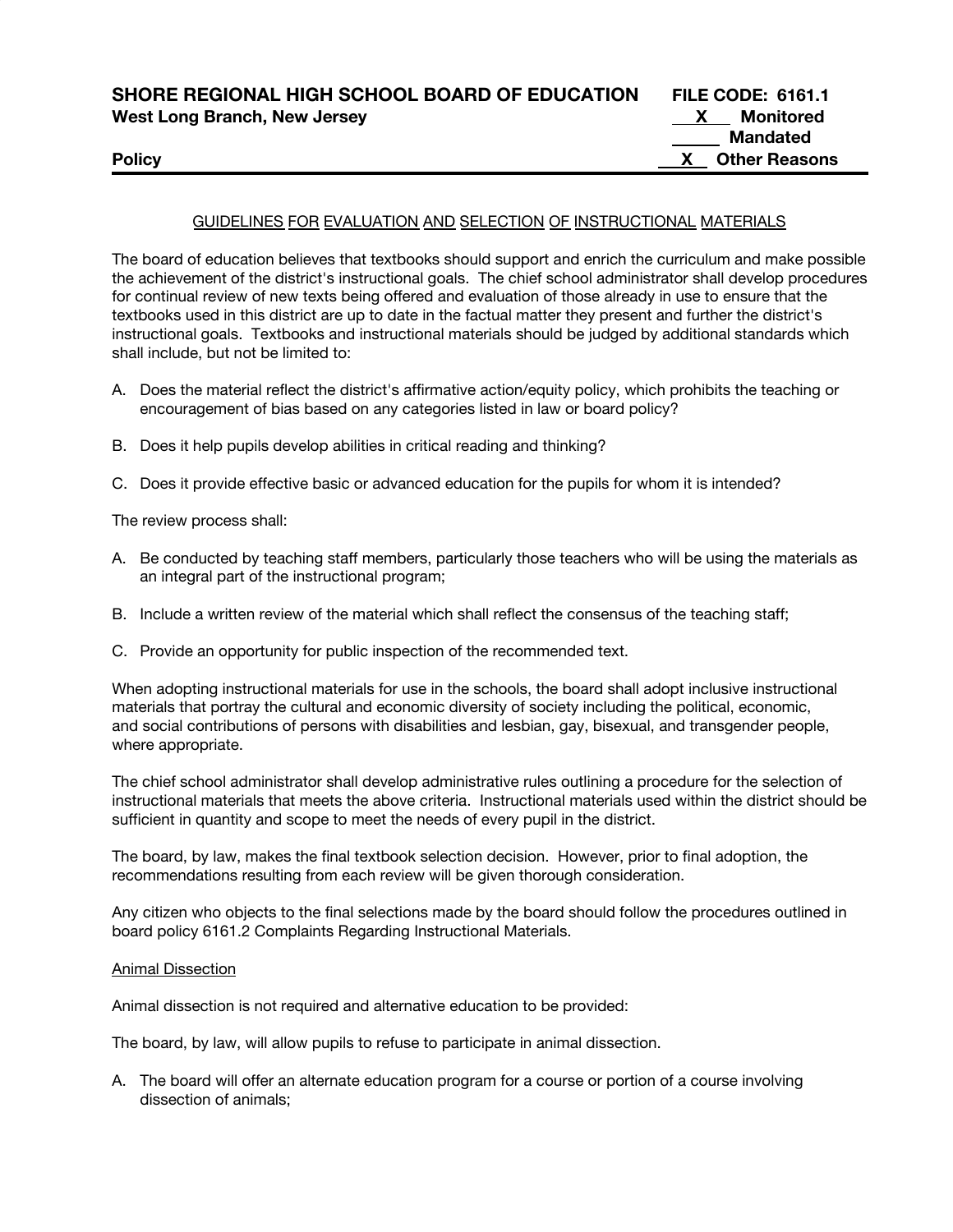### GUIDELINES FOR EVALUATION AND SELECTION OF INSTRUCTIONAL MATERIALS (continued)

- B. A public school pupil from grades 9 through 12 may refuse to dissect, vivisect, incubate, capture or otherwise harm or destroy animals or any parts thereof as part of a course of instruction:
	- 1. "Alternative education project" means the use of video tapes, models, films, books, computers, or any other tools which provide an alternative method for obtaining and testing the knowledge, information, or experience required by a course of study.
	- 2. "Animal" means any living organism that is an invertebrate, or is in the phylum chordata or organisms which have a notochord and includes an animal's cadaver or severed parts of an animal's cadaver.
- C. The school shall notify pupils and their parents or guardians at the beginning of each school year of the right to decline to participate in the activities enumerated in "A" of this section and shall authorize parents or guardians to assert the right of their children to refuse to participate in these activities. Within two weeks of the receipt of the notice, the pupils, parents or guardians shall notify the school if the right to decline participation in the enumerated activities will be exercised;
- D. Any pupil who chooses to refrain from participation in or observation of a portion of a course of instruction in accordance with this section shall be offered an alternative education project for the purpose of providing the pupil with the factual knowledge, information or experience required by the course of study. A pupil may refuse to participate in an alternative education project which involves or necessitates any harmful use of an animal, or animal parts;
- E. A pupil shall not be discriminated against, in grading or in any other manner, based upon a decision to exercise the rights afforded pursuant to this act.

| Adopted:             | No date                          |
|----------------------|----------------------------------|
| NJSBA Review/Update: | April 2012, March 2020, May 2020 |
| Readopted            | July 26, 2012                    |

### Key Words

Evaluation, Instructional Materials, Selection of Instructional Materials, Evaluation of Instructional Materials

| District to furnish suitable facilities; adoption of courses<br>N.J.S.A. 18A:331<br>of study<br>N.J.S.A. 18A:341<br>Textbooks; selection; furnished free with supplies;<br>appropriations<br><b>Curriculum and Courses</b><br>N.J.S.A. 18A:35-1 et seq.<br>N.J.S.A. 18A:35-4.25<br>Districts to provide an alternate to dissection<br>History of disabled and LGBT persons included in<br>N.J.S.A. 18A:35-4.35<br>middle and high school curriculum<br>Policies, procedures pertaining to inclusive<br>N.J.S.A. 18A:35-4.36<br>instructional materials<br>N.J.A.C. 6A:71.4<br>Responsibilities of the district board of education<br>N.J.A.C. 6A:23A-20.4 et seq.<br>Ownership and storage of textbooks<br>Evaluation of the Performance of School Districts<br>N.J.A.C. 6A:30-1.1et seq. | Legal References: N.J.S.A. 18A:425 | Prescribing minimum courses of study for public<br>schools; approval of courses of study |
|-------------------------------------------------------------------------------------------------------------------------------------------------------------------------------------------------------------------------------------------------------------------------------------------------------------------------------------------------------------------------------------------------------------------------------------------------------------------------------------------------------------------------------------------------------------------------------------------------------------------------------------------------------------------------------------------------------------------------------------------------------------------------------------------|------------------------------------|------------------------------------------------------------------------------------------|
|                                                                                                                                                                                                                                                                                                                                                                                                                                                                                                                                                                                                                                                                                                                                                                                           |                                    |                                                                                          |
|                                                                                                                                                                                                                                                                                                                                                                                                                                                                                                                                                                                                                                                                                                                                                                                           |                                    |                                                                                          |
|                                                                                                                                                                                                                                                                                                                                                                                                                                                                                                                                                                                                                                                                                                                                                                                           |                                    |                                                                                          |
|                                                                                                                                                                                                                                                                                                                                                                                                                                                                                                                                                                                                                                                                                                                                                                                           |                                    |                                                                                          |
|                                                                                                                                                                                                                                                                                                                                                                                                                                                                                                                                                                                                                                                                                                                                                                                           |                                    |                                                                                          |
|                                                                                                                                                                                                                                                                                                                                                                                                                                                                                                                                                                                                                                                                                                                                                                                           |                                    |                                                                                          |
|                                                                                                                                                                                                                                                                                                                                                                                                                                                                                                                                                                                                                                                                                                                                                                                           |                                    |                                                                                          |
|                                                                                                                                                                                                                                                                                                                                                                                                                                                                                                                                                                                                                                                                                                                                                                                           |                                    |                                                                                          |
|                                                                                                                                                                                                                                                                                                                                                                                                                                                                                                                                                                                                                                                                                                                                                                                           |                                    |                                                                                          |

Comprehensive Equity Plan, State Department of Education